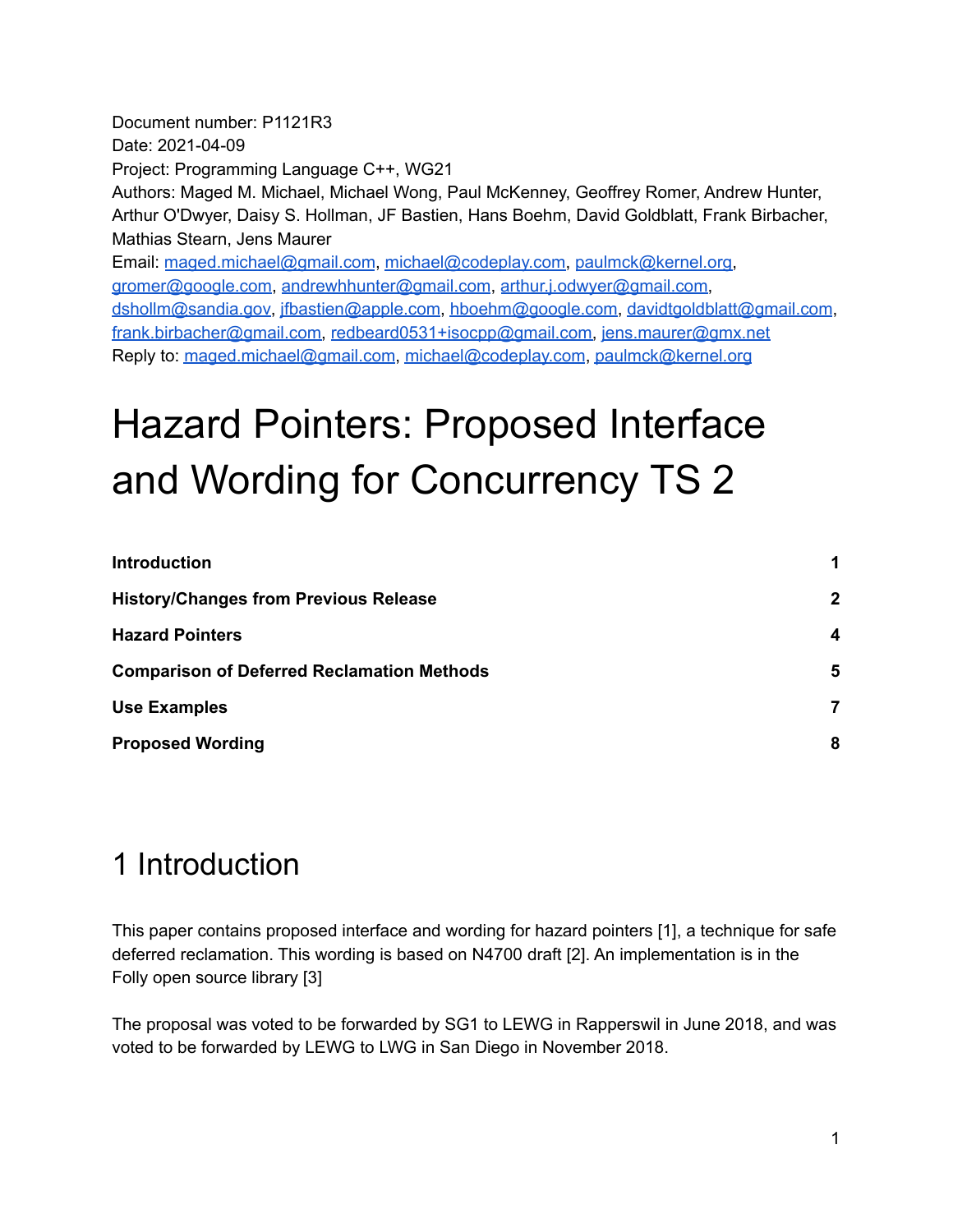Drafts of this paper were reviewed by LWG on 2021-03-19, 2021-03-26, and 2021-04-09. This paper was voted on 2021-04-09 by LWG to be forwarded to plenary for inclusion in Concurrency TS 2.

## 1.1 Motivation

Under optimistic concurrency, threads<sup>1</sup> may use shared resources concurrently with other threads that may make such resources unavailable for further use. Care must be taken to reclaim such resources only after they are guaranteed that no threads will subsequently use them.

More specifically, concurrent dynamic data structures that employ optimistic concurrency allow threads to access dynamic objects concurrently with threads that may remove such objects. Without proper precautions, it is generally unsafe to reclaim the removed objects, as they may be accessed subsequently by threads that hold references to them. Solutions for the safe reclamation problem can also be used to prevent the ABA problem, a common problem under optimistic concurrency.

There are several methods for safe deferred reclamation. The main methods aside from automatic garbage collection are reference counting, RCU (read-copy-update), and hazard pointers. Each method has its pros and cons and none of the methods provides the best features in all cases. Therefore, it is desirable to offer users the opportunity to choose the most suitable methods for their use cases.

## <span id="page-1-0"></span>2 History/Changes from Previous Release

Until the June 2018 Rapperswil meeting the interface and wording for hazard pointers were presented together with those for RCU (Read-Copy-Update) [4] in P0566 [5] with associated Bugzilla Bug #382. For the history of P0566 see the last revision P0566R5 (pre-Rapperswil). Earlier interface proposals are in P0233 [6]. This paper is a revision of the hazard pointer related parts of P0566. The RCU related parts are now in P1122, and the chapter headings from P0566 are now in P0940.

## 2021-04 Changes in [P1121R3] from [P1121R2] (after review by LWG)

- Pervasive changes. The following are the most significant changes.
- Added general design information and examples.

<sup>1</sup> Throughout this document, we use to term *thread* to refer to any thread of execution, including language-level threads, processes, and signal handlers.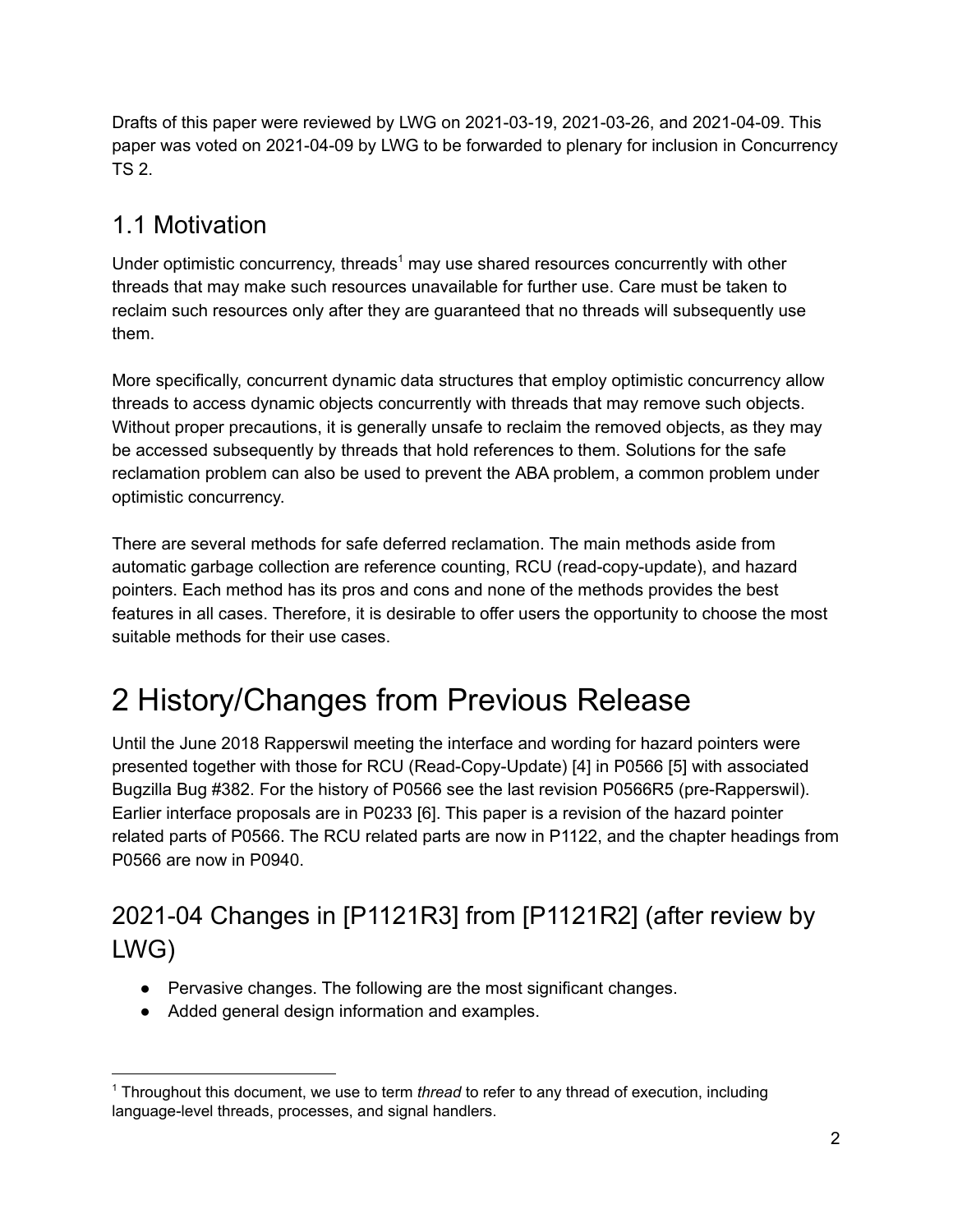- Changed the term epoch to protection epoch and made the use of the term more precise.
- Made the specification and use of the base object type and derived types more precise. Added the term hazard-protectable.
- Consolidated the definition of possibly-reclaimable.
- Separated the domain default constructor from the explicit one with an optional parameter. Made the domain constructors noexcept.

## 2021-01 Changes in [P1121R2] from [P1121R1] (pre-Kona)

- Updates are based on feedback from LWG for D1122R3 (RCU).
- Add namespace std::experimental::inline concurrency\_v2.
- Change class to struct.
- Make hazard\_pointer\_clean\_up noexcept.
- Make retire noexcept.
- Several additions to the wording for retire.

## 2019-01 Changes in [P1121R1] (pre-Kona) from [P1121R0] (pre-San Diego)

- Removed Section 3 of P1121R1, which provided detailed background for LEWG review in San Diego.
- Changed instances of "Requires" to "Mandates" and "Expects" according to N4762 [structure.specifications].

## 2018-11 LEWG Review in San Diego

● LEWG voted to approve the API changes proposed in P1121R1 and to forward the proposal to LWG for wording review towards inclusion in Concurrency TS 2.

## 2018-10 Changes in [P1121R0] (pre-San Diego) from [P0566R5] (pre-Rapperswil)

- Edited the wording of hazard pointer obj base retire(): Added a clarifying note. Removed instances of the word "then". Added the word "reclaim" to clarify the meaning of "expression".
- Changed "hazptr" to "hazard pointer" in class and function names.
- Changed the class name "hazptr holder" to "hazard pointer".
- Changed the member function name "reset\_protected" to "reset\_protection".
- Changed the free function name "hazptr\_cleanup" to "hazard\_pointer\_clean\_up".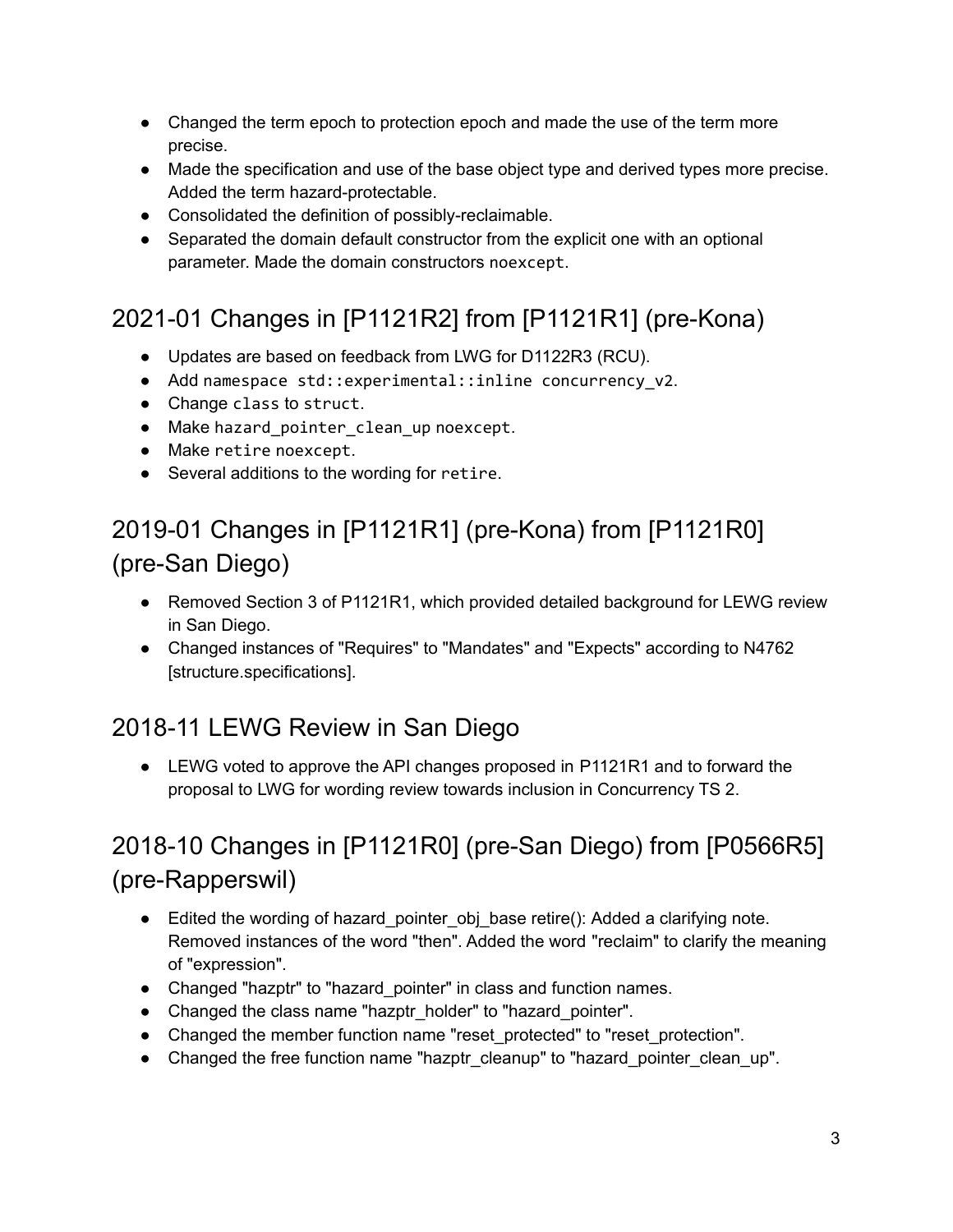## 2018-06 LEWG Review in Rapperswil

See details in Section 3 of P1121R0.

## 2018-06 SG1 Review in Rapperswil

• SG1 voted to forward the proposal to LEWG, provided that the following changes to the wording of hazptr obj base retire are made: Add a clarifying note. Remove instances of the word "then". Add the word "reclaim" to clarify the meaning of "expression".

## 3. Hazard Pointers

A hazard pointer is a single-writer multi-reader pointer that can be owned by at most one thread at any time. Only the owner of the hazard pointer can set its value, while any number of threads may read its value. A thread that is about to access dynamic objects optimistically acquires ownership of a set of hazard pointer to protect such objects from being reclaimed. The owner thread sets the value of a hazard pointer to point to an object in order to indicate to concurrent threads — that may remove such object — that the object is not yet safe to reclaim.



Hazard pointers are owned and written by threads that act as users/protectors (i.e., protect removable objects from unsafe reclamation in order to use such objects) and are read by threads that act as removers/reclaimers (i.e., may remove and try to reclaim objects). Removers retire removed objects to the hazard pointer library (i.e., pass the responsibility for reclaiming the objects to the library code rather than normally by user code). The set of protector and remover threads may overlap, so the same thread may write to its own hazard pointers to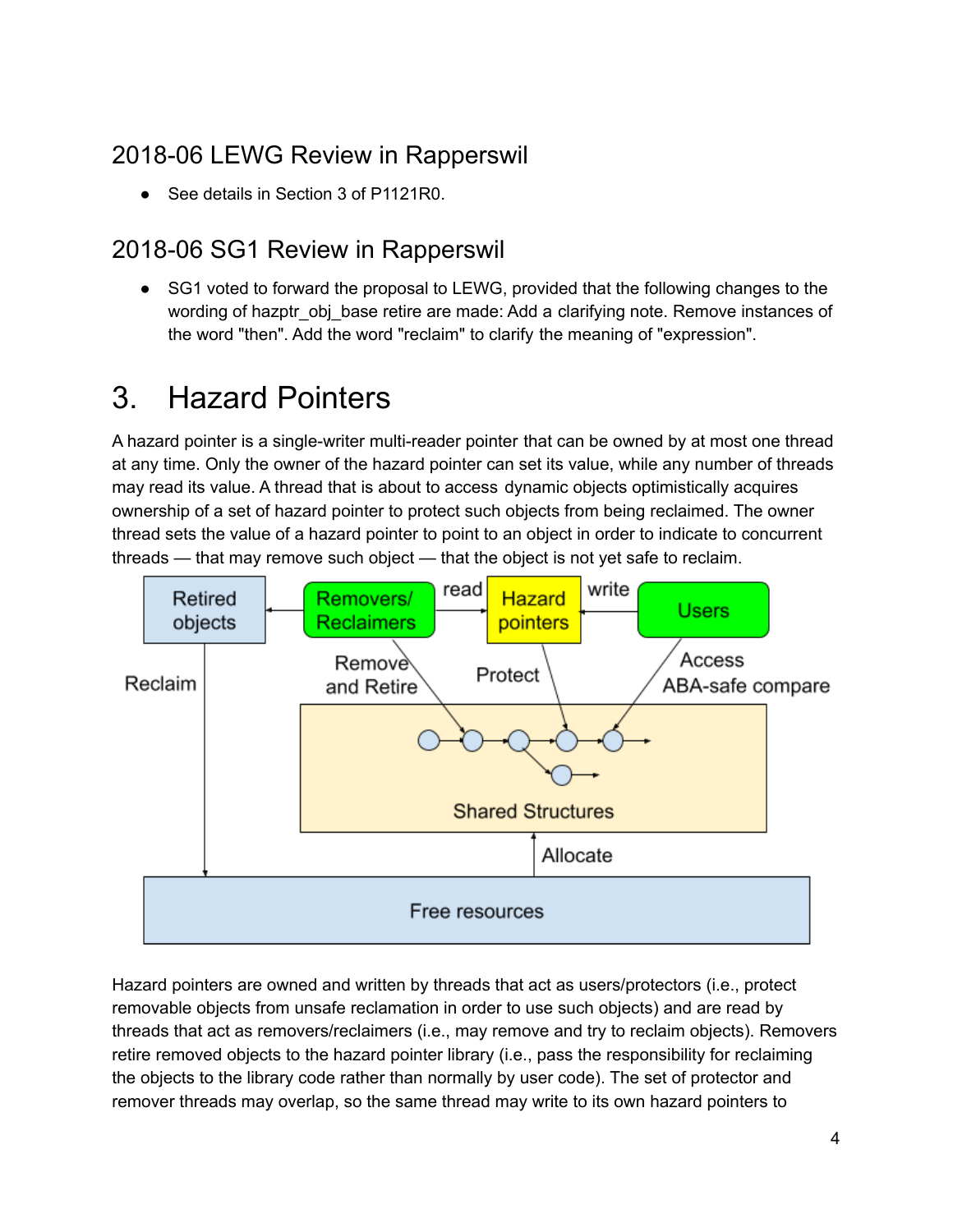protect objects and read the hazard pointers including those of other threads when attempting to reclaim retired objects.

The key rule of the hazard pointers method is that **a retired object can be reclaimed only after it is determined that no hazard pointers have been pointing continuously to it from a time before its retirement**.

## 3.1. Basic Mechanism

#### **Protection:**

● By setting a hazard pointer HP to the address of an object A, the owner of the hazard pointer is telling all threads: "if you (collectively) remove object A after I have set HP to the address of A, and then retire A, then don't reclaim A as long as HP continues to point to A".

#### **Deferred reclamation:**

- After accumulating a number of retired objects (for the sake of amortization):
	- Extract the set of retired objects.
	- Read (no atomicity needed) the values all hazard pointers and keep a private set of non-null values.
	- For each retired object, lookup its address in the private set of values read from hazard pointers:
		- If not found, reclaim the object.
		- If found, put the object back in the set of retired objects.

### 3.2. Domains

The hazard pointers method allows the presence of multiple hazard pointer domains, where the safe reclamation of resources in one domain does not require checking all the hazard pointers in different domains. It is possible for the same thread to participate in multiple domains concurrently. A domain can be specific to one or more resources, or can encompass all sharing among multiple processes in a system.

### 3.3. Main Structures and Operations

The main structures of the hazard pointers method are:

- **Hazard pointers:** pointer-sized variables.
- **Retired objects** awaiting reclamation.
- **Container structures** for hazard pointer records and removed objects.

The key operations are:

● **Allocate** a hazard pointer.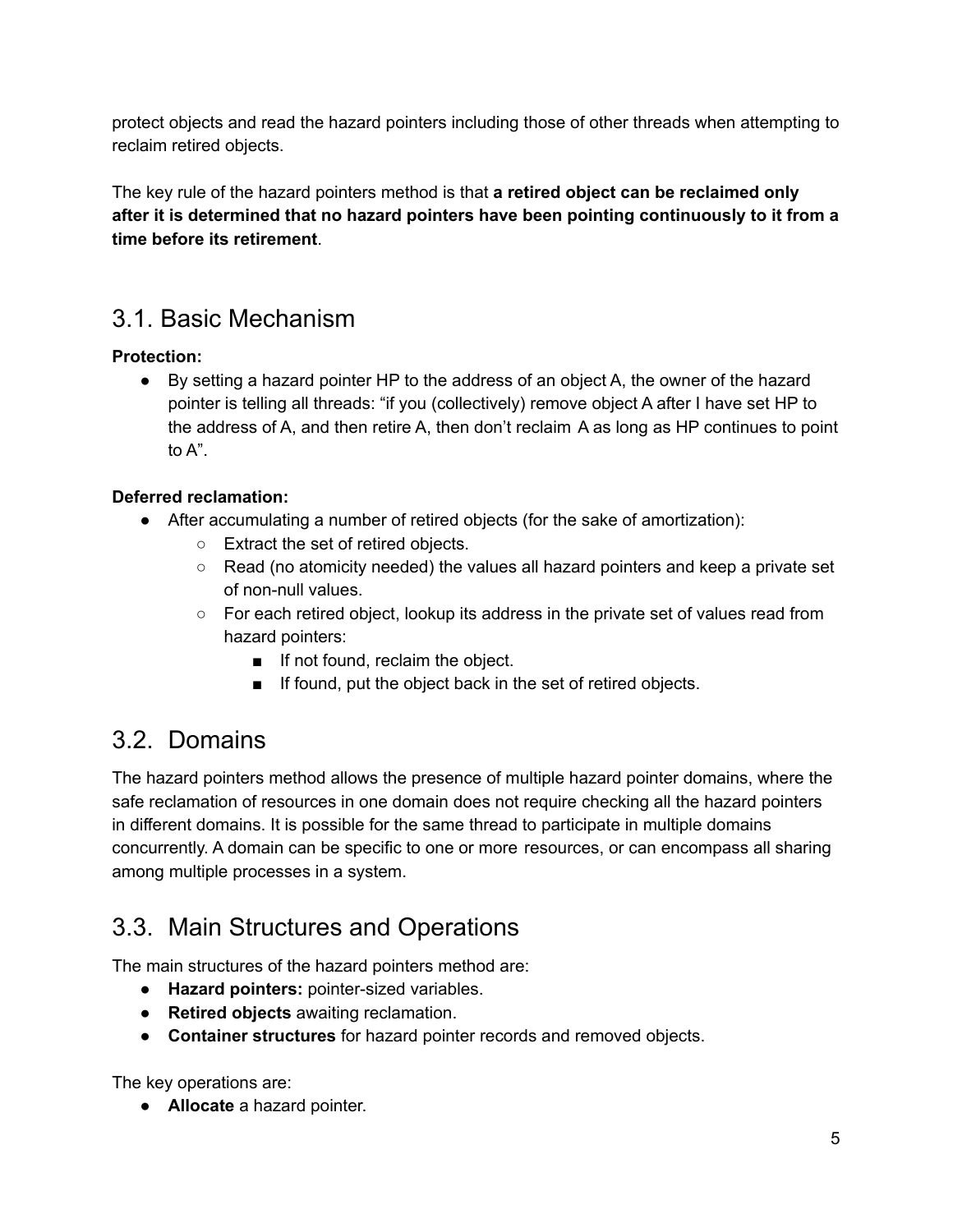- **Acquire** ownership of a hazard pointer.
- **Set** the value of a hazard pointer to protect an object.
- **Clear** the value of a hazard pointer.
- **Release** ownership of a hazard pointer.
- **Retire** a removed object.
- **Read** the value of a hazard pointer.

The rationale for using a polymorphic allocator for the allocation of hazard pointers (at least for the TS proposal) is to avoid the virality of allocator template parameters and to allow custom domains to use custom allocation (e.g., a fixed number of preallocated hazard pointers).

### 3.4. Pros and Cons

The main advantages of the hazard pointers method are that:

- 1. The number of removed objects that are not yet reclaimed is bounded.
- 2. Readers do not interfere with each other or with writers
- 3. Cache friendly access patterns.
- 4. Constant time complexity for traversal and expected amortized constant time for determination of safe reclamation per retired object.

## 4. Comparison of Deferred Reclamation Methods

|                                             | <b>Reference</b><br><b>Counting</b> | <b>Split</b><br><b>Reference</b><br>Counting | <b>RCU</b>            | <b>Hazard</b><br><b>Pointers</b> |
|---------------------------------------------|-------------------------------------|----------------------------------------------|-----------------------|----------------------------------|
| <b>Unreclaimed</b><br>objects               | <b>Bounded</b>                      | <b>Bounded</b>                               | Unbounded             | <b>Bounded</b>                   |
| <b>Contention among</b><br>readers          | Can be very high                    | Can be very high                             | <b>No contention</b>  | <b>No contention</b>             |
| <b>Traversal speed</b>                      | Atomic updates                      | Atomic updates                               | No or low<br>overhead | Low overhead                     |
| <b>Reference</b><br>acquisition             | <b>Unconditional</b>                | <b>Unconditional</b>                         | <b>Unconditional</b>  | Conditional                      |
| <b>Automatic</b><br>reclamation             | <b>Yes</b>                          | <b>Yes</b>                                   | <b>No</b>             | <b>No</b>                        |
| <b>Blocking while</b><br>protecting objects | <b>Yes</b>                          | <b>Yes</b>                                   | No or<br>complicated  | <b>Yes</b>                       |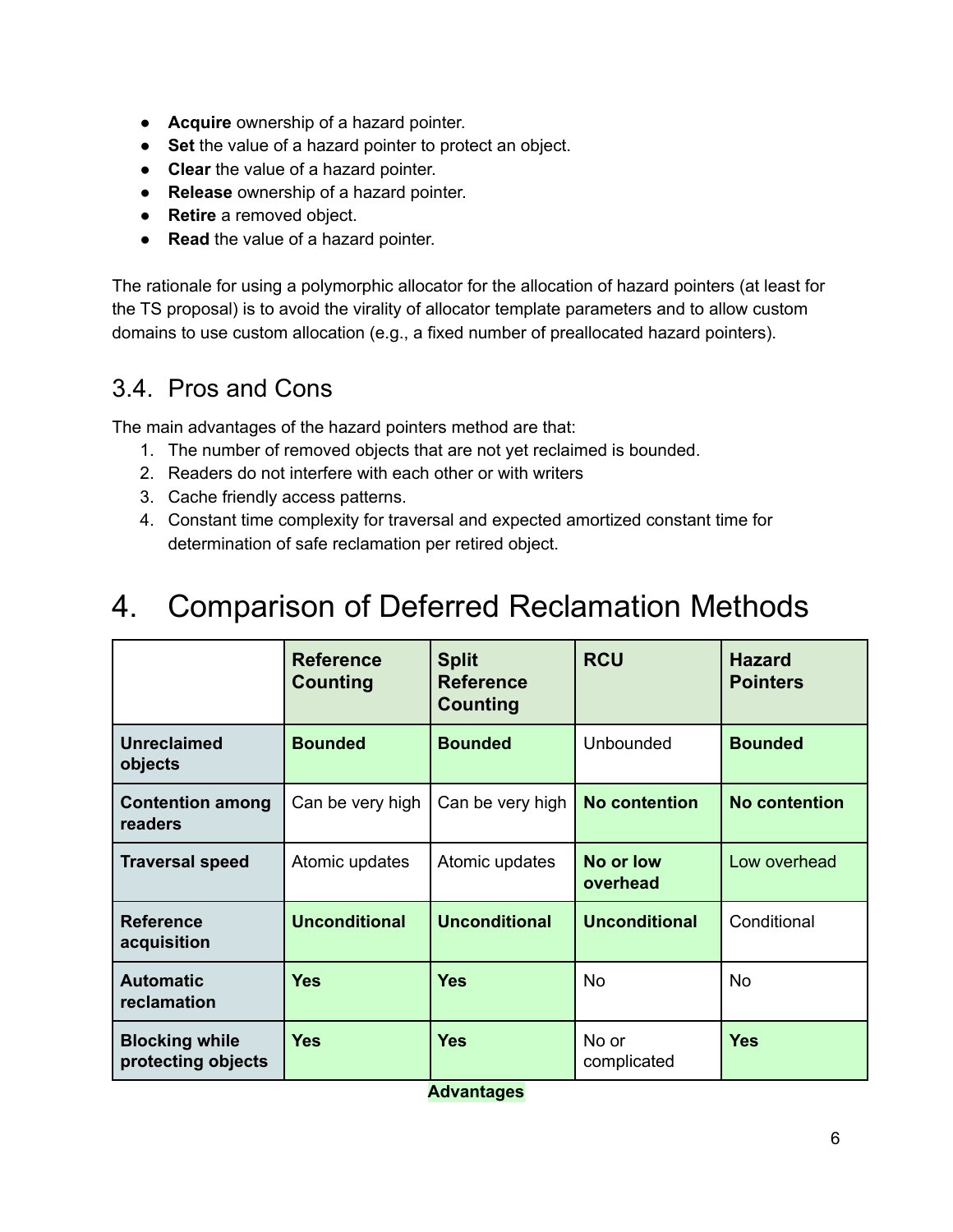## 5 Use Examples

### 5.1 Copy-on-Write

```
struct Block : hazard_pointer_obj_base<Block> { V val_; ... };
atomic<Block*> block_;
U reader_op() {
  hazard_pointer h = make_hazard_pointer();
  Block* p = h.protect(block_);
  return f(p); // safe to access *p
} // RAII end of protection
void writer(Block* newb) { // May be called concurrently with readers
  Block* oldb = block_.exchange(newb);
  oldb->retire(); // reclaim *oldb when safe
}
```
### 5.2 Search Ordered Single-Writer Singly-Linked List

```
struct Node : hazard_pointer_obj_base<Node> {
  T elem_;
  atomic<Node*> next_;
  Node(T e, Node* n) : elem_(e), next(n) {}
};
atomic<Node*> head_{nullptr};
bool contains(const T& val) const {
  /* Two hazard pointers for hand-over-hand traversal */
  hazard_pointer hptr_prev = make_hazard_pointer();
  hazard_pointer hptr_curr = make_hazard_pointer();
  while (true) {
    atomic<Node*>* prev = &head_;
```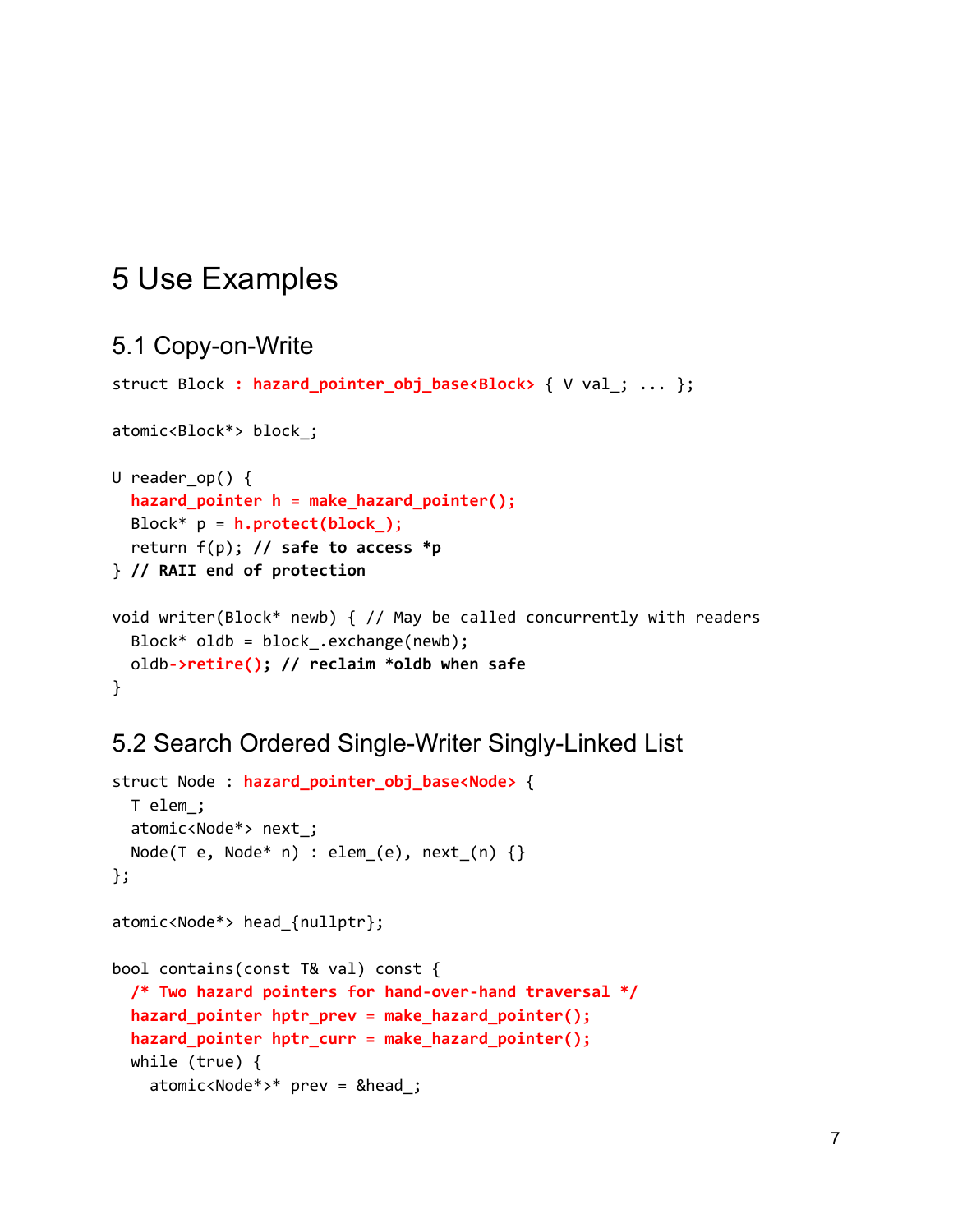```
Node* curr = prev->load(std::memory order acquire);
    while (true) {
      if (!curr) return false;
      if (!hptr_curr.try_protect(curr, *prev)) break;
      Node* next = curr->next .load(std::memory order acquire);
      if (prev->load(std::memory_order_acquire) != curr) break;
      if (curr->elem_ >= val) return curr->elem_ == val;
      prev = <math>&amp; (curr-&gt;next)</math>);curr = next;
      swap(hptr_curr, hptr_prev);
    }
  }
}
// For more details see
https://github.com/facebook/folly/blob/master/folly/synchronization/example/H
azptrSWMRSet.h
```
## 6 Proposed wording

#### **? Hazard Pointers [hazptr]**

- 1. A hazard pointer is a single-writer multi-reader pointer that can be owned by at most one thread at any time. Only the owner of the hazard pointer can set its value, while any number of threads may read its value. The owner thread sets the value of a hazard pointer to point to an object in order to indicate to concurrent threads — that may delete such an object — that the object is not yet safe to delete.
- 2. A class type T is *hazard-protectable* if it has exactly one public base class of type hazard pointer obj base<T,D> for some D and no base classes of type hazard\_pointer\_obj\_base<T',D'> for any other combination T', D'. An object is *hazard-protectable* if it is of hazard-protectable type.
- 3. The span between creation and destruction of a hazard pointer *h* is partitioned into a series of *protection epochs*; in each protection epoch, *h* either is *associated with* a hazard-protectable object, or is *unassociated*. Upon creation, a hazard pointer is unassociated. Changing the association (possibly to the same object) initiates a new protection epoch and ends the preceding one.
- 4. A hazard pointer *belongs to* exactly one *domain*.
- 5. An object of type hazard\_pointer is either empty or *owns* a hazard pointer. Each hazard pointer is owned by exactly one object of type hazard\_pointer. [ *Note:* An empty hazard\_pointer object is different from a hazard\_pointer object that owns an unassociated hazard pointer. An empty hazard\_pointer object does not own any hazard pointers. — *end note* ]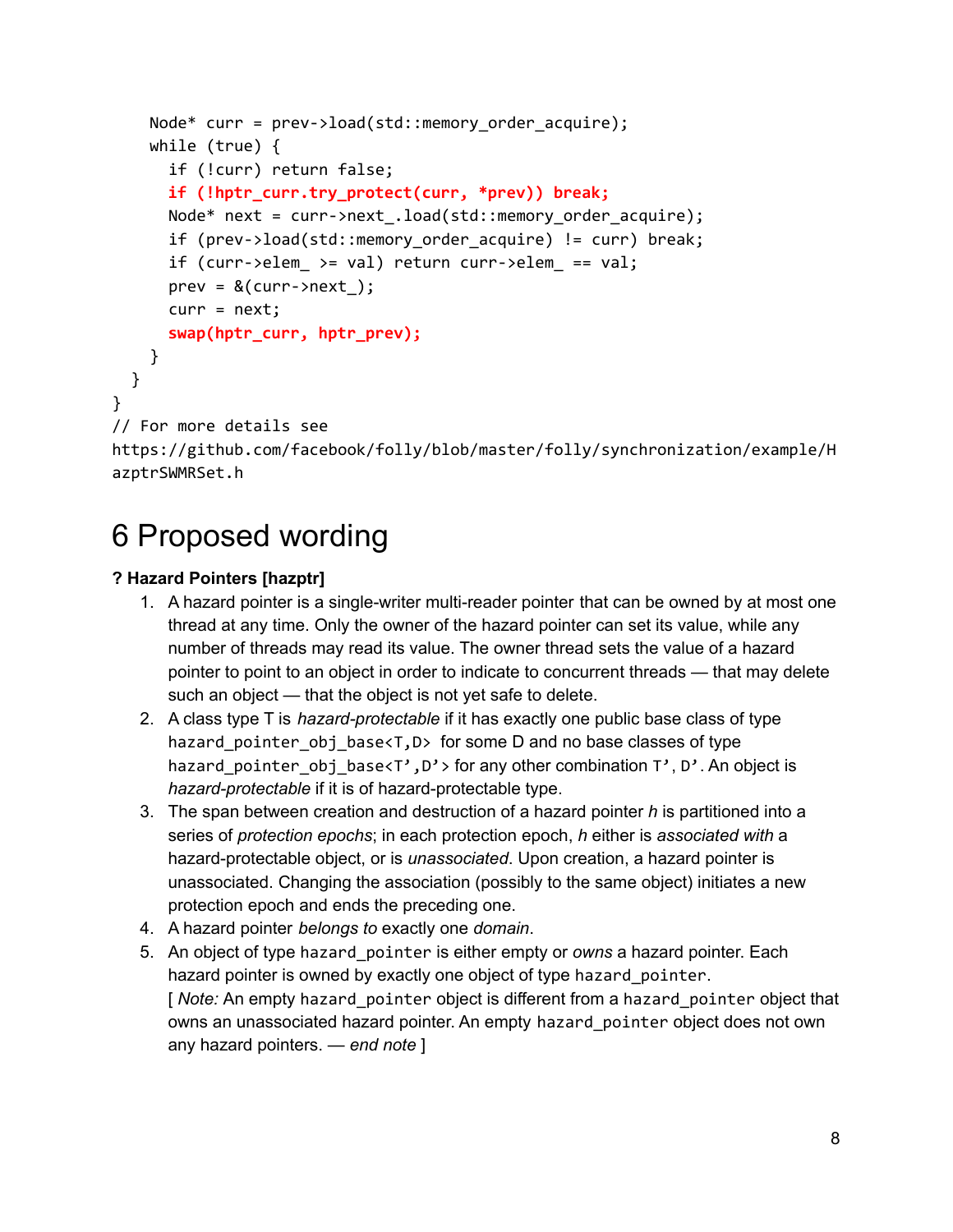- 6. An object x of hazard-protectable type T is *retired* to a domain with a deleter of type D when the member function hazard\_pointer\_obj\_base<T,D>::retire is invoked on x. Any given object x shall be retired at most once.
- 7. A retired object x is *reclaimed* by invoking its deleter with a pointer to x.
- 8. A hazard-protectable object x is *definitely reclaimable* in a domain *dom* with respect to an evaluation A if:
	- a. x is not reclaimed, and
	- b. x is retired to *dom* in an evaluation that happens before A, and
	- c. for all hazard pointers h that belong to *dom*, the end of any protection epoch where h is associated with x happens before A.
- 9. A hazard-protectable object x is *possibly reclaimable* in domain *dom* with respect to an evaluation A if:
	- a. x is not reclaimed; and
	- b. x is retired to *dom* in an evaluation R and A does not happen before R; and
	- c. for all hazard pointers h that belong to *dom*, A does not happen before the end of any protection epoch where h is associated with x; and
	- d. for all hazard pointers *h* belonging to *dom* and for every protection epoch E of *h* during which *h* is associated with x:
		- i. A does not happen before the end of E, and
		- ii. if the beginning of E happens before x is retired, the end of E strongly happens before A, and
		- iii. if E began by an evaluation of  $try\_protect$  with argument src, label its atomic load operation L. If there exists an atomic modification B on src such that L observes a modification that is modification-ordered before B, and B happens before  $x$  is retired, the end of E strongly happens before A. [ Note: In typical use, a store to src sequenced before retiring x will be such an atomic operation B. ]

[ Note: The latter two conditions convey the informal notion that a protection epoch that began before retiring x, as implied either by the happens-before relation or the coherence order of some source, delays the reclamation of x. - end note ]

[ Example— The following example shows how hazard pointers allow updates to be carried out in the presence of concurrent readers. The object of type hazard pointer in print name protects the object \*ptr from being reclaimed by ptr->retire until the end of the protection epoch.

```
struct Name : public hazard_pointer_obj_base<Name> { /* details */ };
atomic<Name*> name;
```

```
// called often and in parallel!
void print_name() {
  hazard_pointer h = make_hazard_pointer();
```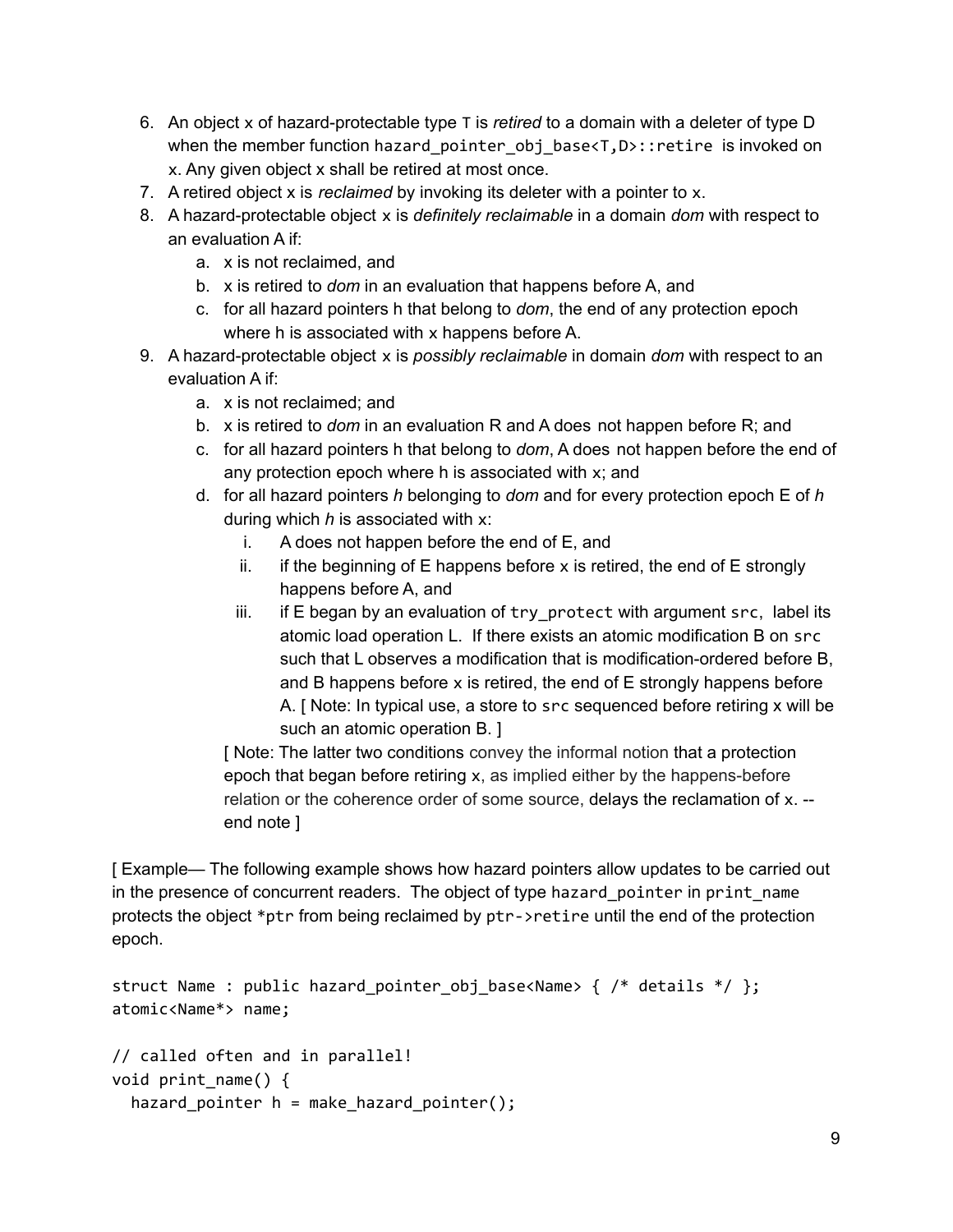```
Name* ptr = h.protect(name); /* Protection epoch starts *//* \ldots safe to access *ptr ... */
} /* Protection epoch ends. */
// called rarely, but possibly concurrently with print_name
void update_name(Name* new_name) {
  Name* ptr = name.execute(xchange(new_name);ptr->retire();
}
—end example ]
```
#### **?.1 Header <hazard\_pointer> synopsis [hazptr.syn]**

```
namespace std::experimental::inline concurrency_v2 {
  // ?.2, class hazard_pointer_domain
  class hazard_pointer_domain;
  // ?.3, Default hazard pointer domain
  hazard_pointer_domain& hazard_pointer_default_domain() noexcept;
  // ?.4, Clean up
  void hazard_pointer_clean_up(
    hazard_pointer_domain& domain = hazard_pointer_default_domain())
    noexcept;
  // ?.5, class template hazard_pointer_obj_base
  template <typename T, typename D = default_delete<T>>
    class hazard_pointer_obj_base;
  // ?.6, class hazard_pointer
  class hazard_pointer;
  // ?.7, Construct non-empty hazard_pointer
  hazard_pointer make_hazard_pointer(
    hazard_pointer_domain& domain = hazard_pointer_default_domain());
  // ?.8, Hazard pointer swap
  void swap(hazard_pointer&, hazard_pointer&) noexcept;
```
}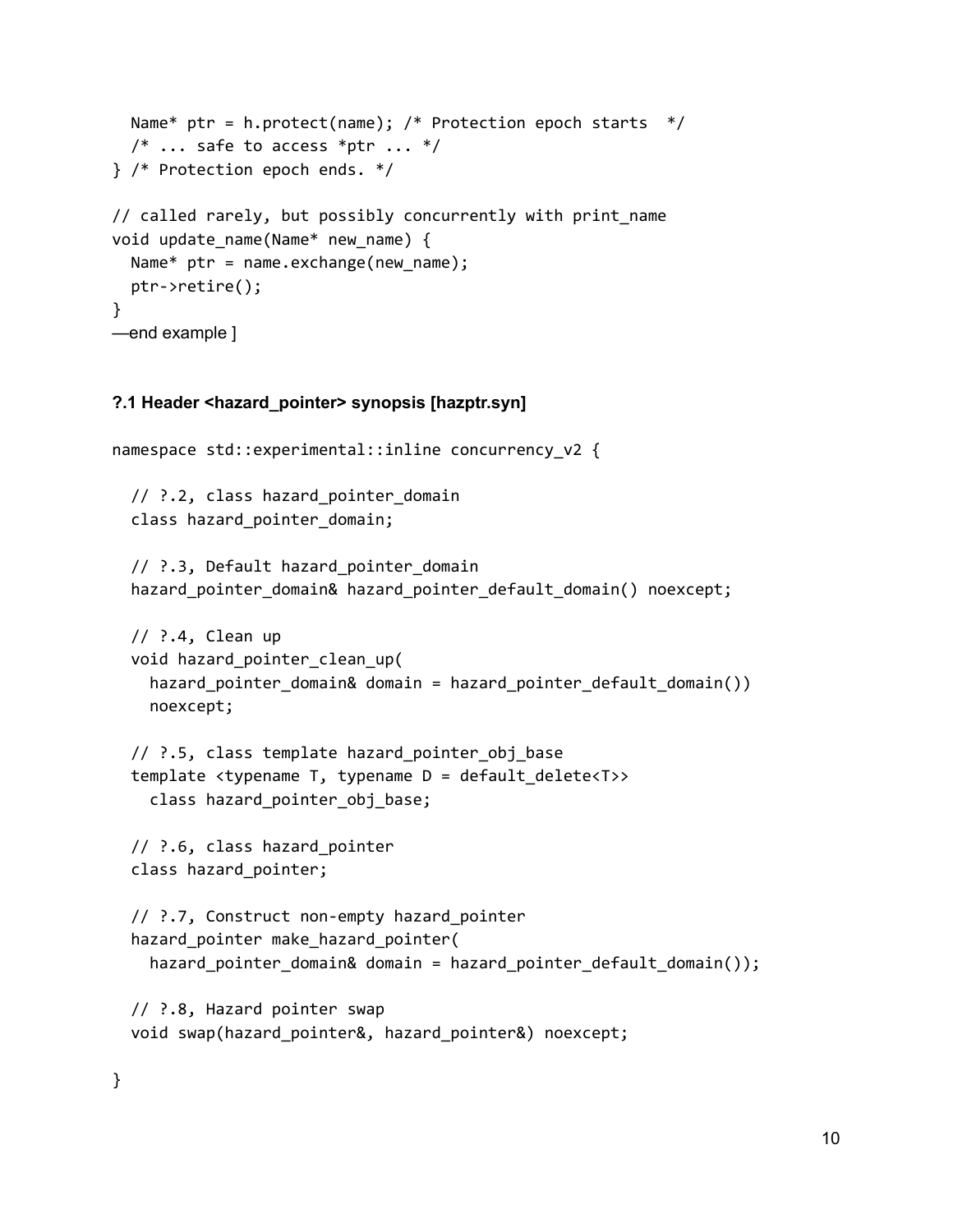### **?.2 Class hazard\_pointer\_domain [hazptr.domain]**

### **? 2.1 General [hazptr.domain.general]**

- 1. The number of unreclaimed possibly-reclaimable objects retired to a domain is bounded. The bound is implementation-defined. [ Note: The bound can be independent of other domains and can be a function of the number of hazard pointers belonging to the domain, the number of threads that retire objects to the domain, and the number of threads that use hazard pointers belonging to the domain. -- end note ]
- 2. Concurrent access to a domain does not incur a data race ([intro.races)].

```
class hazard_pointer_domain {
public:
 hazard_pointer_domain() noexcept;
 explicit hazard_pointer_domain(
    pmr::polymorphic_allocator<byte> poly_alloc) noexcept;
 hazard_pointer_domain(const hazard_pointer_domain&) = delete;
 hazard_pointer_domain& operator=(const hazard_pointer_domain&) = delete;
 ~hazard_pointer_domain();
```
};

#### **?.2.2 Member functions [hazptr.domain.mem]**

hazard\_pointer\_domain() noexcept;

1. Effects: Equivalent to hazard\_pointer\_domain({});

```
explicit hazard_pointer_domain(
  pmr::polymorphic_allocator<byte> poly_alloc) noexcept;
```
1. Remarks: All allocation and deallocation related to hazard pointers belonging to this domain use a copy of poly\_alloc.

~hazard\_pointer\_domain();

- 1. Preconditions: All hazard pointers belonging to \*this have been destroyed.
- 2. Effects: Reclaims all objects retired to this domain that have not yet been reclaimed.

#### **?.3 Default hazard\_pointer\_domain [hazptr.domain.default]**

hazard\_pointer\_domain& hazard\_pointer\_default\_domain() noexcept;

1. Returns: A reference to the default hazard\_pointer\_domain.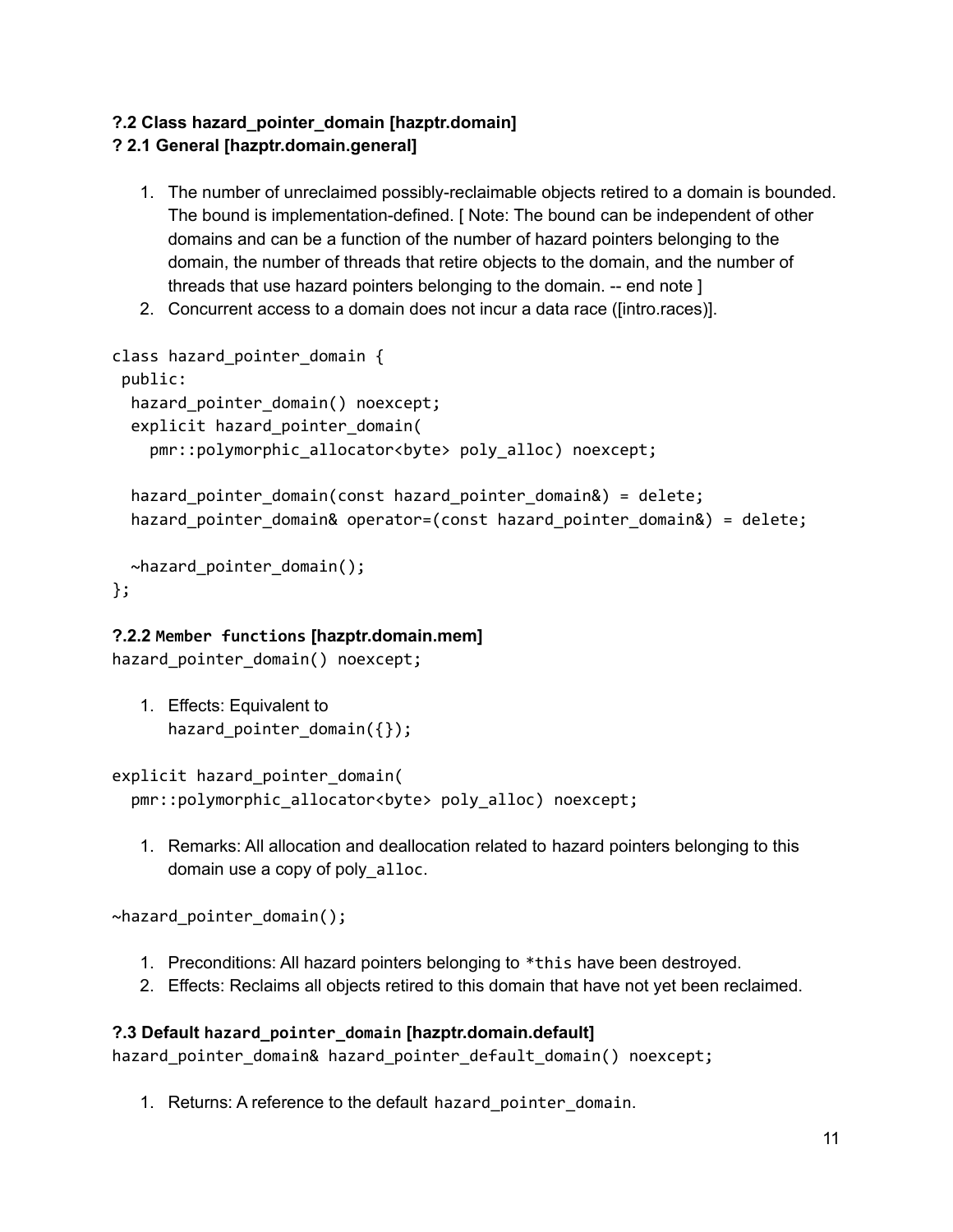2. Remarks: The default domain has an unspecified allocator and has static storage duration. The initialization of the default domain strongly happens before this function returns; the sequencing is otherwise unspecified.

#### **?.4 Clean up [hazptr.cleanup]**

```
void hazard_pointer_clean_up(
```

```
hazard_pointer_domain& domain = hazard_pointer_default_domain()) noexcept;
```
- 1. Effects: May reclaim possibly-reclaimable objects retired to domain.
- 2. Postconditions: All definitely-reclaimable objects retired to domain have been reclaimed.
- 3. Synchronization: The completion of the deleter for each reclaimed object synchronizes with the return from this function call.

#### **?.5 Class template hazard\_pointer\_obj\_base [hazptr.base]**

```
template <typename T, typename D = default_delete<T>>
class hazard_pointer_obj_base {
public:
  void retire(
      D d = D(),
      hazard_pointer_domain& domain = hazard_pointer_default_domain())
      noexcept;
  void retire(hazard_pointer_domain& domain) noexcept;
protected:
  hazard_pointer_obj_base() = default;
private:
  D deleter; // exposition only
};
```
- 1. A client-supplied template argument D shall be a function object type ([function.object]) for which, given a value d of type D and a value ptr of type  $T^*$ , the expression  $d(ptr)$  is valid and has the effect of disposing of the pointer as appropriate for that deleter.
- 2. The behavior of a program that adds specializations for hazard\_pointer\_obj\_base is undefined.
- 3. D shall meet the requirements for Cpp17DefaultConstructible and Cpp17MoveAssignable.
- 4. T may be an incomplete type.

```
void retire(
  D d = D(),
  hazard_pointer_domain& domain = hazard_pointer_default_domain()) noexcept;
```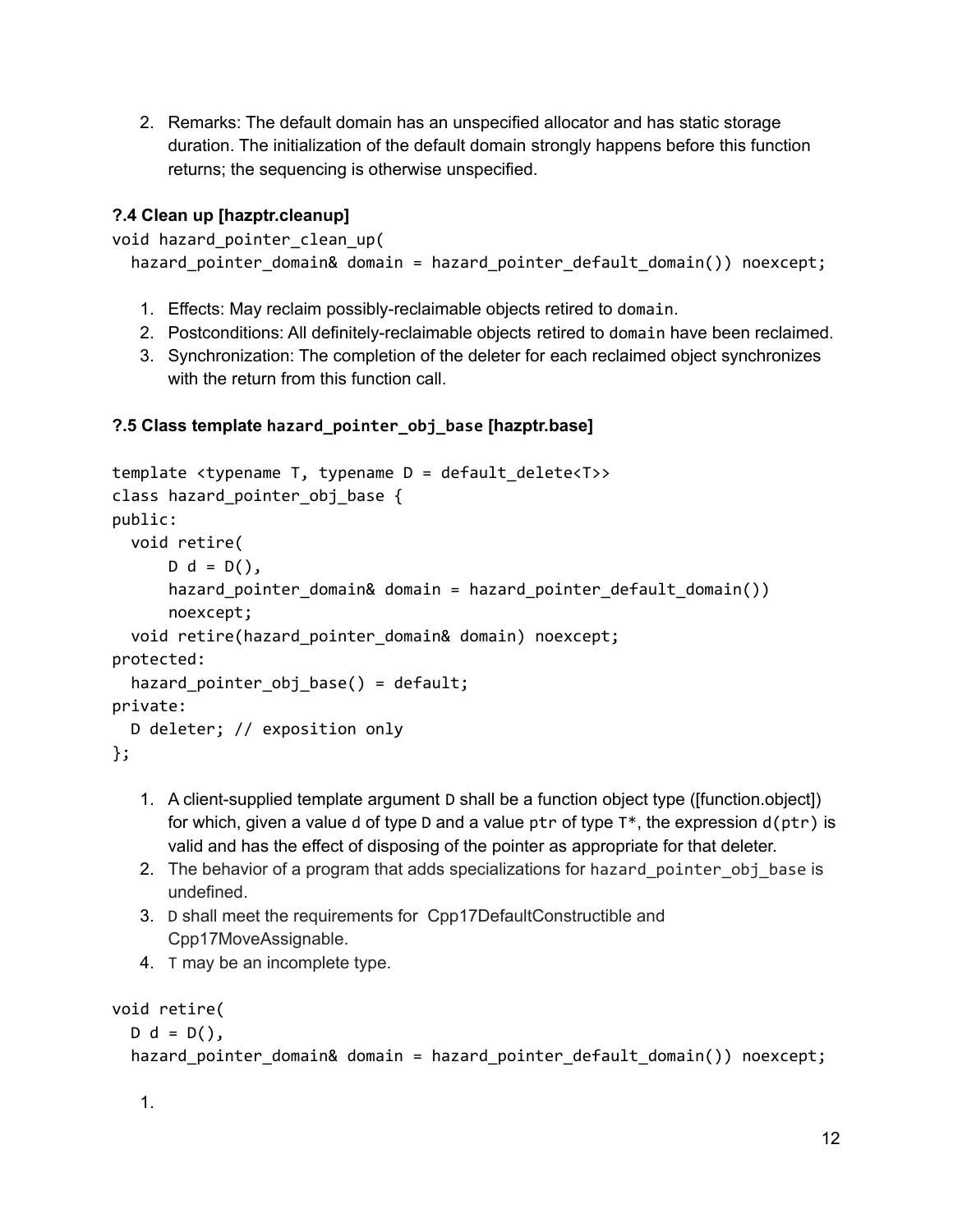- 2. Mandates: T is a hazard-protectable type.
- 3. Preconditions: \*this is a base class subobject of an object x of type T. x is not retired. Move-assigning D from d does not throw an exception. The expression  $d(addressof(x))$  has well-defined behavior and does not throw an exception.
- 4. Effects: Move-assigns d to deleter, thereby setting it as the deleter of x, then retires  $x$ to domain.
- 5. Invoking the retire function may reclaim possibly-reclaimable objects retired to domain.

void retire(hazard\_pointer\_domain& domain) noexcept;

1. Effects: Equivalent to retire(D(), domain);

#### **?.6 Class hazard\_pointer [hazptr.holder]**

```
class hazard_pointer {
public:
  hazard_pointer() noexcept;
  hazard pointer(hazard pointer&&) noexcept;
  hazard_pointer& operator=(hazard_pointer&&) noexcept;
  ~hazard_pointer();
  [[nodiscard]] bool empty() const noexcept;
  template <typename T>
    T* protect(const atomic<T*>& src) noexcept;
  template <typename T>
    bool try_protect(T*& ptr, const atomic<T*>& src) noexcept;
  template <typename T>
  void reset_protection(const T* ptr) noexcept;
  void reset_protection(nullptr_t = nullptr) noexcept;
  void swap(hazard_pointer&) noexcept;
};
```
#### **?.6.1 Constructors [hazptr.holder.ctor]**

```
hazard_pointer() noexcept;
```
1. Postconditions: \*this is empty.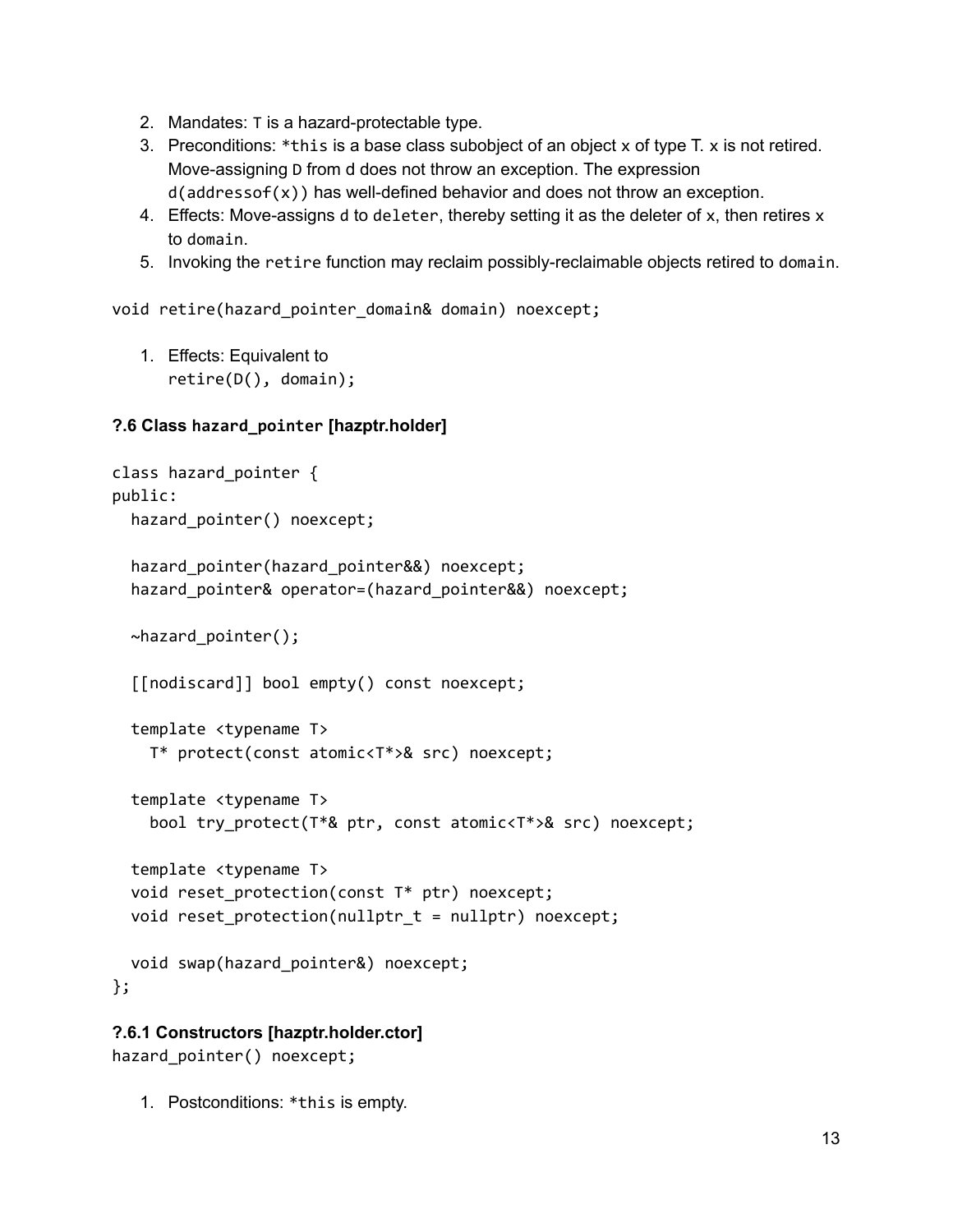hazard\_pointer(hazard\_pointer&& other) noexcept;

1. Postconditions: If other is empty, \*this is empty. Otherwise, \*this owns the hazard pointer originally owned by other; other is empty.

#### **?.6.2 Destructor [hazptr.holder.dtor]**

~hazard\_pointer();

1. Effects: If \*this is not empty, destroys the hazard pointer owned by \*this, thereby ending its current protection epoch.

#### **?.6.3 Assignment [hazptr.holder.assign]**

```
hazard_pointer& operator=(hazard_pointer&& other) noexcept;
```
- 1. Effects: If this == &other is true, no effect. Otherwise, if \*this is not empty, destroys the hazard pointer owned by \*this, thereby ending its current protection epoch.
- 2. Postconditions: If other was empty, \*this is empty. Otherwise, \*this owns the hazard pointer originally owned by other. If this != &other is true, other is empty.
- 3. Returns: \*this.

#### **?.6.4 Member functions [hazptr.holder.mem]**

[[nodiscard]] bool empty() const noexcept;

1. Returns: true if and only if \*this is empty.

```
template <typename T>
T* protect(const atomic<T*>& src) noexcept;
```
1. Effects: Equivalent to

```
T* ptr = src.load(memory_order_relaxed);
while (!try_protect(ptr, src)) \{\}return ptr;
```

```
template <typename T>
bool try_protect(T*& ptr, const atomic<T*>& src) noexcept;
```
- 1. Mandates: T is a hazard-protectable type.
- 2. Preconditions: \*this is not empty.
- 3. Effects:
	- a. Initializes a variable old of type T\* with the value of ptr.
	- b. Evaluates the function call reset\_protection(old).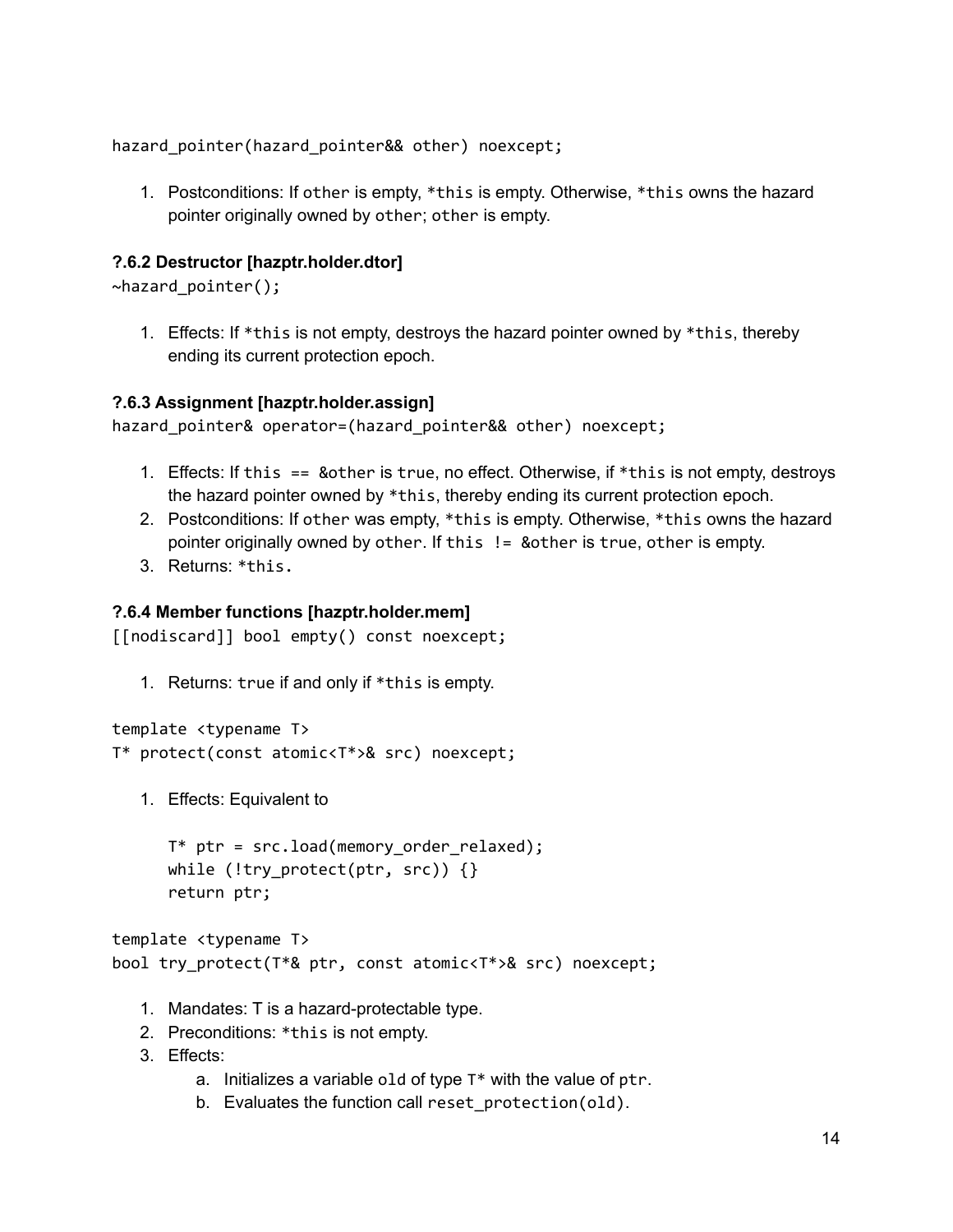- c. Assigns the value of src.load(std::memory order acquire) to ptr.
- d. If old == ptr is false, evaluates the function call reset\_protection().
- 4. Returns: old == ptr. [ *Note:* It is possible for try\_protect to return true when ptr is a null pointer. — *end note* ]
- 5. Complexity: Constant.

```
template <typename T>
void reset_protection(const T* ptr) noexcept;
```
- 1. Mandates: T is a hazard-protectable type.
- 2. Preconditions: \*this is not empty.
- 3. Effects: If ptr is a null pointer value, invokes reset\_protection(). Otherwise, associates the hazard pointer owned by \*this with \*ptr, thereby ending the current protection epoch.

void reset\_protection(nullptr\_t = nullptr) noexcept;

- 1. Preconditions: \*this is not empty.
- 2. Postconditions: The hazard pointer owned by \*this is unassociated.

void swap(hazard\_pointer& other) noexcept;

- 1. Effects: Swaps the hazard pointer ownership of this object with that of other. [ *Note:* The owned hazard pointers, if any, remain unchanged during the swap and continue to be associated with the respective objects that they were protecting before the swap, if any. No protection epochs are ended or initiated. — *end note* ]
- 2. Complexity: Constant.

#### **?.7 make\_hazard\_pointer [hazptr.make]**

hazard pointer make hazard pointer(

hazard\_pointer\_domain& domain = hazard\_pointer\_default\_domain());

- 1. Effects: Constructs a hazard pointer belonging to domain.
- 2. Returns: A hazard\_pointer object that owns the newly-constructed hazard pointer.
- 3. Throws: Any exception thrown by the allocator of domain.

#### **?.8 hazard\_pointer specialized algorithms [hazptr.holder.special]**

void swap(hazard\_pointer& a, hazard\_pointer& b) noexcept;

1. Effects: Equivalent to a.swap(b).